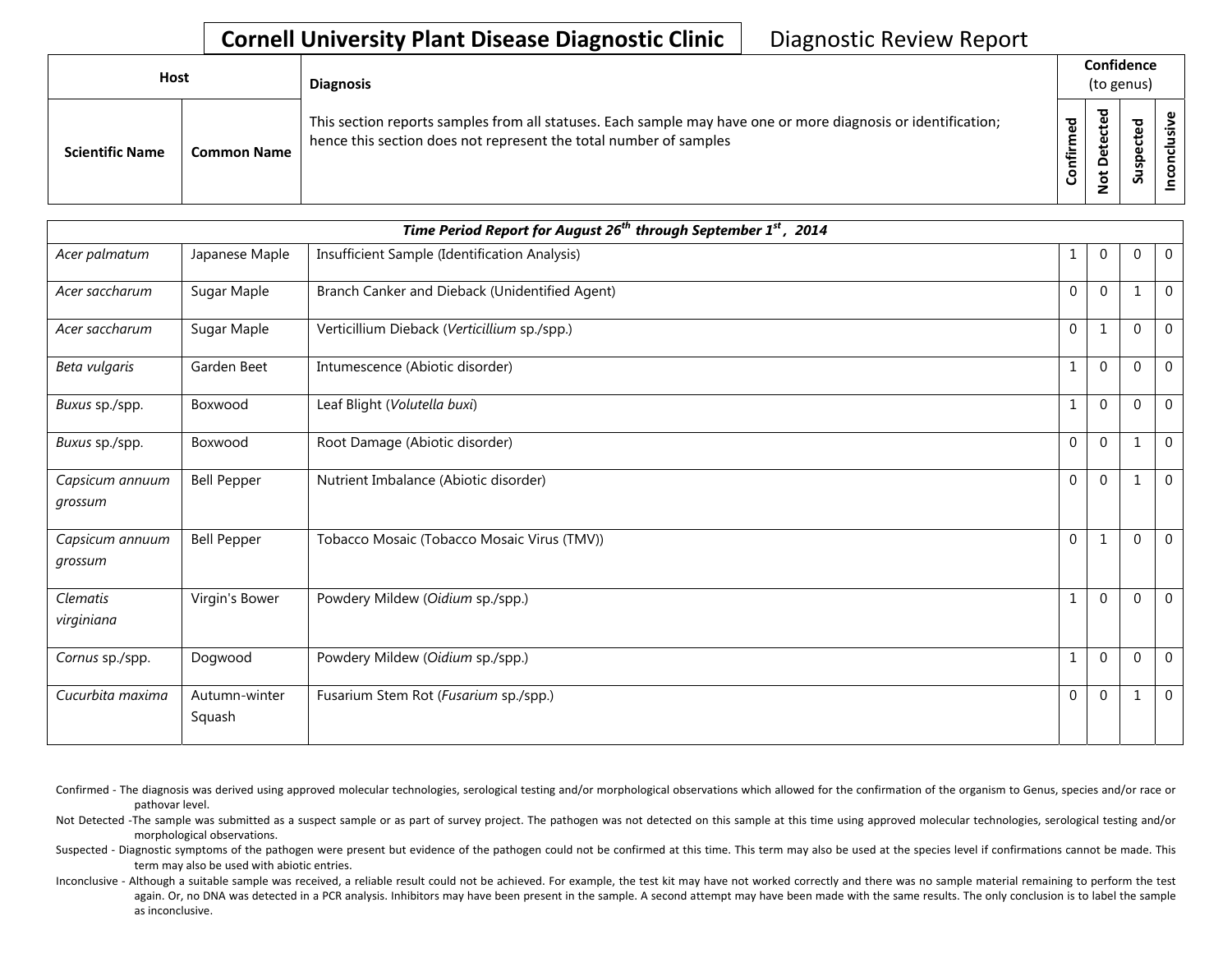| <b>Host</b>            |                    | <b>Diagnosis</b>                                                                                                                                                                   |             | Confidence<br>(to genus)    |        |                   |  |  |
|------------------------|--------------------|------------------------------------------------------------------------------------------------------------------------------------------------------------------------------------|-------------|-----------------------------|--------|-------------------|--|--|
| <b>Scientific Name</b> | <b>Common Name</b> | This section reports samples from all statuses. Each sample may have one or more diagnosis or identification;<br>hence this section does not represent the total number of samples | ಕ<br>╘<br>ğ | ᇃ<br>உ<br>ပ<br>ى<br>$\circ$ | ≂<br>n | ഄ<br>ώ<br>᠊ᠣ<br>Ō |  |  |

| Cydonia sp./spp.           | Common Quince       | Insect Damage (Unidentified Insect)                                 | 1              | $\Omega$     | 0           | $\mathbf 0$  |
|----------------------------|---------------------|---------------------------------------------------------------------|----------------|--------------|-------------|--------------|
| Cydonia sp./spp.           | Common Quince       | Powdery Mildew (Oidium sp./spp.)                                    | $\mathbf{1}$   | $\Omega$     | $\Omega$    | $\mathbf 0$  |
| Humulus lupulus            | Hops                | High Soil Moisture (Abiotic disorder)                               | $\mathbf{0}$   | $\mathbf{0}$ | 1           | $\mathbf{0}$ |
| Juglans nigra              | <b>Black Walnut</b> | Root Damage (Abiotic disorder)                                      | $\mathbf 0$    | $\mathbf{0}$ | 1           | $\mathbf 0$  |
| Juglans nigra              | <b>Black Walnut</b> | Unspecified Pathology (Pyrenochaeta sp./spp.)                       | $\mathbf{1}$   | $\mathbf{0}$ | $\Omega$    | $\mathbf 0$  |
| Lagerstroemia<br>indica    | Crape Myrtle        | Nutrient Imbalance (Abiotic disorder)                               | $\overline{0}$ | $\mathbf 0$  | 1           | $\mathbf 0$  |
| Lagerstroemia<br>indica    | Crape Myrtle        | Oedema; Edema (Abiotic disorder)                                    | $\mathbf{1}$   | $\mathbf{0}$ | $\Omega$    | $\mathbf 0$  |
| Ligustrum sp./spp.         | Privet              | Not Pathogen; Saprophyte (Secondary Agents; Saprophytes; Unspecif.) | $1\,$          | $\mathbf 0$  | $\Omega$    | $\mathbf 0$  |
| Ligustrum sp./spp.         | Privet              | Oedema; Edema (Abiotic disorder)                                    | $\mathbf{1}$   | $\mathbf{0}$ | $\mathbf 0$ | $\mathbf 0$  |
| Ligustrum sp./spp.         | Privet              | Root Damage (Abiotic disorder)                                      | $\mathbf{0}$   | $\Omega$     | 1           | $\mathbf 0$  |
| Lycopersicon<br>esculentum | Tomato              | Late Blight (Phytophthora infestans)                                | $\mathbf{1}$   | $\mathbf{0}$ | $\Omega$    | $\mathbf{0}$ |
| Lycopersicon<br>esculentum | Tomato              | Cucumber Mosaic (Cucumber Mosaic Virus (CMV))                       | $\mathbf 0$    | $\mathbf{1}$ | $\Omega$    | $\mathbf 0$  |

Confirmed - The diagnosis was derived using approved molecular technologies, serological testing and/or morphological observations which allowed for the confirmation of the organism to Genus, species and/or race or pathovar level.

Not Detected -The sample was submitted as a suspect sample or as part of survey project. The pathogen was not detected on this sample at this time using approved molecular technologies, serological testing and/or morphological observations.

Suspected - Diagnostic symptoms of the pathogen were present but evidence of the pathogen could not be confirmed at this time. This term may also be used at the species level if confirmations cannot be made. This term may also be used with abiotic entries.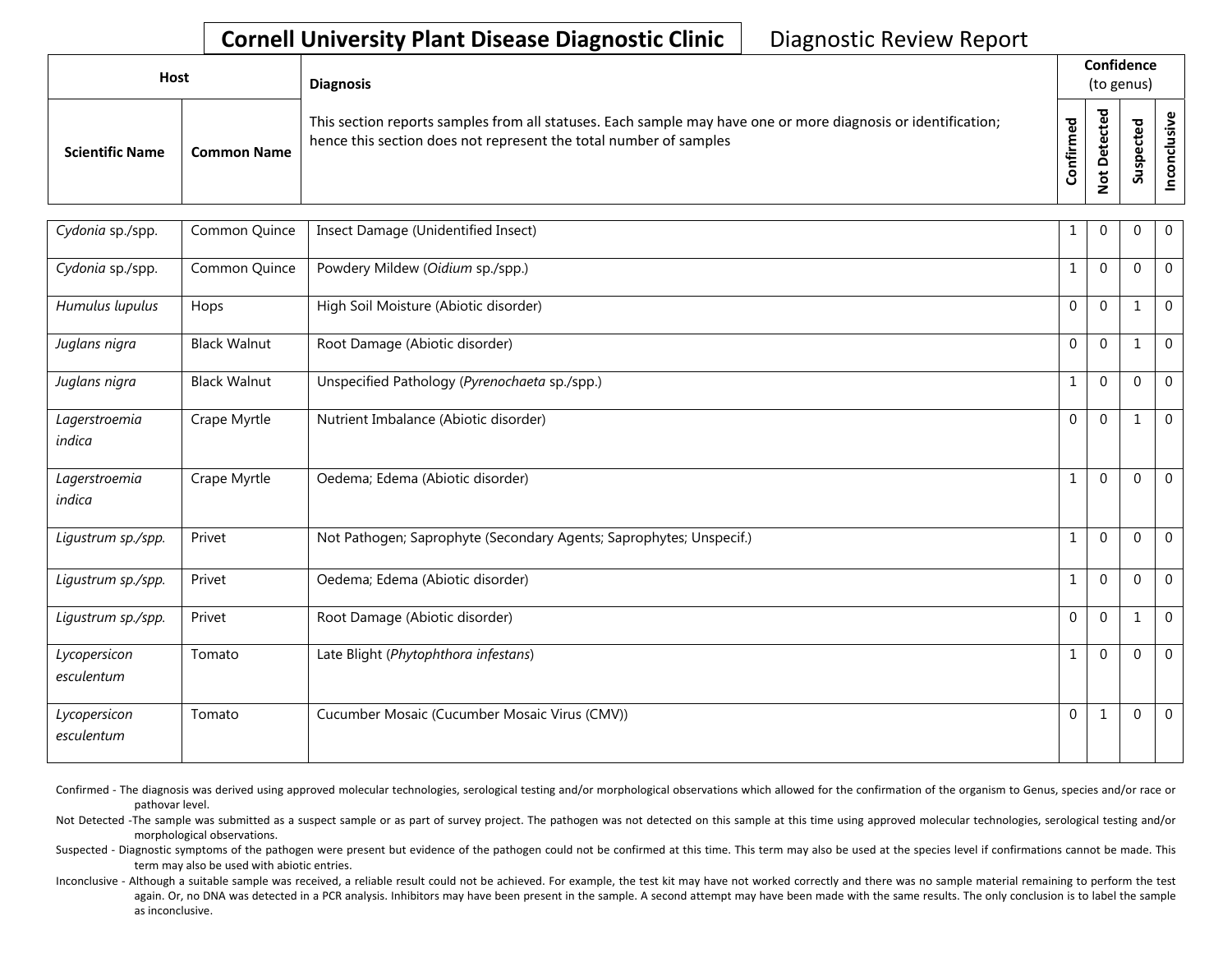| Host                   |                    | <b>Diagnosis</b>                                                                                                                                                                   |                            |             | Confidence<br>(to genus) |   |
|------------------------|--------------------|------------------------------------------------------------------------------------------------------------------------------------------------------------------------------------|----------------------------|-------------|--------------------------|---|
| <b>Scientific Name</b> | <b>Common Name</b> | This section reports samples from all statuses. Each sample may have one or more diagnosis or identification;<br>hence this section does not represent the total number of samples | $\mathbf{e}$<br>Ě<br>onfir | ठ<br>پ<br>S | ਠ<br>௨<br>ູລ             | ں |

| Lycopersicon<br>esculentum | Tomato                | Insect Damage (Unidentified Insect)                                  | 0            | $\Omega$    | $\mathbf{1}$   | $\mathbf 0$    |
|----------------------------|-----------------------|----------------------------------------------------------------------|--------------|-------------|----------------|----------------|
| Lycopersicon<br>esculentum | Tomato                | Nutrient Imbalance (Abiotic disorder)                                | $\Omega$     | $\Omega$    | -1             | $\overline{0}$ |
| Lycopersicon<br>esculentum | Tomato                | Physiological Responses (Abiotic disorder)                           | $\mathbf{1}$ | $\Omega$    | $\mathbf{0}$   | $\overline{0}$ |
| Lycopersicon<br>esculentum | Tomato                | Septoria Leaf Blight (Septoria lycopersici)                          | 1            | $\Omega$    | $\Omega$       | $\mathbf 0$    |
| Lycopersicon<br>esculentum | Tomato                | Tobacco Mosaic (Tobacco Mosaic Virus (TMV))                          | $\Omega$     |             | $\Omega$       | $\overline{0}$ |
| Lycopersicon<br>esculentum | Tomato                | Tomato Spotted Wilt (Tomato Spotted Wilt Virus (TSWV))               | 0            |             | $\mathbf{0}$   | $\overline{0}$ |
| Pieris japonica            | Japanese<br>Andromeda | Herbicide Injury; Exposure (Abiotic disorder)                        | $\Omega$     | $\Omega$    | $\mathbf{1}$   | $\mathbf 0$    |
| Pinus sp./spp.             | Pine                  | Diplodia Tip Blight; Canker (Sphaeropsis (Diplodia) sapinea (pinea)) | $\mathbf{1}$ | $\Omega$    | $\Omega$       | $\overline{0}$ |
| Pinus sp./spp.             | Pine                  | Insect Damage (Unidentified Insect)                                  | 1            | $\Omega$    | $\mathbf 0$    | $\overline{0}$ |
| Pinus sp./spp.             | Pine                  | Unknown Abiotic Disorder (Abiotic disorder)                          | 0            | $\mathbf 0$ | $\overline{2}$ | $\overline{0}$ |

Confirmed - The diagnosis was derived using approved molecular technologies, serological testing and/or morphological observations which allowed for the confirmation of the organism to Genus, species and/or race or pathovar level.

Not Detected -The sample was submitted as a suspect sample or as part of survey project. The pathogen was not detected on this sample at this time using approved molecular technologies, serological testing and/or morphological observations.

Suspected - Diagnostic symptoms of the pathogen were present but evidence of the pathogen could not be confirmed at this time. This term may also be used at the species level if confirmations cannot be made. This term may also be used with abiotic entries.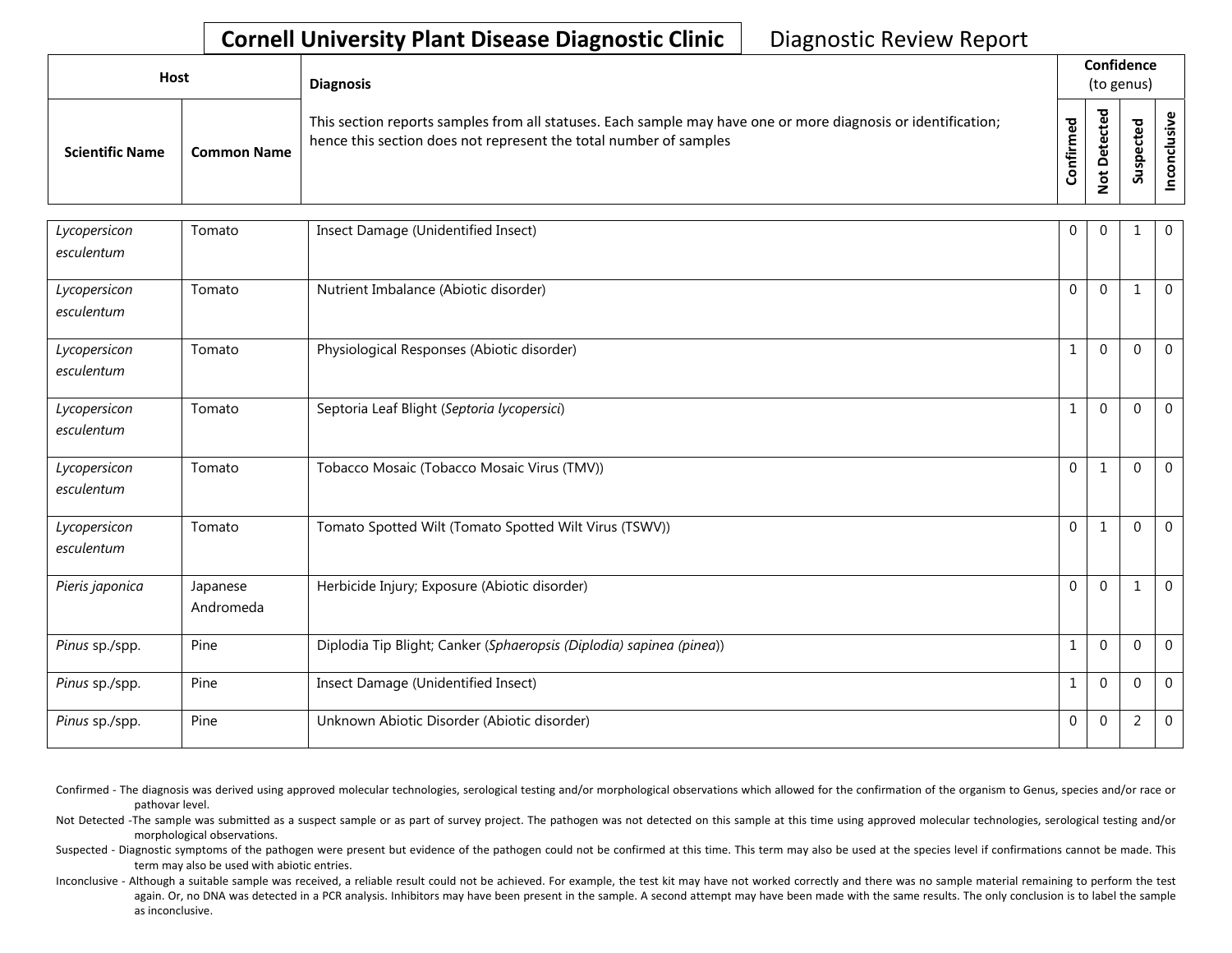| Host                   |                    | <b>Diagnosis</b>                                                                                                                                                                   |                     |                                      | Confidence<br>(to genus)  |   |
|------------------------|--------------------|------------------------------------------------------------------------------------------------------------------------------------------------------------------------------------|---------------------|--------------------------------------|---------------------------|---|
| <b>Scientific Name</b> | <b>Common Name</b> | This section reports samples from all statuses. Each sample may have one or more diagnosis or identification;<br>hence this section does not represent the total number of samples | ್ಹಾ<br>Ē<br>튈<br>රි | ᅙ<br>ق<br>ں<br>ይ<br>۵<br>۵<br>t<br>؋ | ᠊ᢦ<br>உ<br>ن<br>ω<br>Susp | ω |

| Pinus strobus        | Eastern White<br>pine | Not Pathogen; Saprophyte (Secondary Agents; Saprophytes; Unspecif.)  |              | $\Omega$     | $\Omega$ | $\mathbf 0$    |
|----------------------|-----------------------|----------------------------------------------------------------------|--------------|--------------|----------|----------------|
| Pinus strobus        | Eastern White<br>pine | Unknown Abiotic Disorder (Abiotic disorder)                          | $\Omega$     | $\Omega$     | 1        | $\overline{0}$ |
| Pinus strobus        | Eastern White<br>pine | Armillaria Root Rot/ Mushroom Rot (Armillaria (Clitocybe) tabescens) | $\mathbf{1}$ | $\Omega$     | $\Omega$ | $\mathbf{0}$   |
| Quercus sp./spp.     | Red Oaks              | Additional Sample Requested (Identification Analysis)                | $\mathbf{1}$ | $\Omega$     | $\Omega$ | $\mathbf{0}$   |
| Quercus sp./spp.     | Red Oaks              | Bacterial Wetwood; Slime Flux (Various Pathogens)                    | $\mathbf 0$  | $\Omega$     | 1        | $\overline{0}$ |
| Solanum<br>tuberosum | Potato                | Physiological Responses (Abiotic disorder)                           | $\Omega$     | $\Omega$     |          | $\Omega$       |
| Solanum<br>tuberosum | Potato                | Additional Sample Requested (Identification Analysis)                | $\mathbf{1}$ | $\mathbf{0}$ | $\Omega$ | $\mathbf{0}$   |
| Solanum<br>tuberosum | Potato                | Verticillium Wilt (Verticillium sp./spp.)                            | $\Omega$     | $\Omega$     | 1        | $\mathbf{0}$   |
| Syringa patula       | Miss Kim lilac        | Not Pathogen; Saprophyte (Secondary Agents; Saprophytes; Unspecif.)  | $\mathbf{1}$ | $\Omega$     | $\Omega$ | $\mathbf{0}$   |
| Syringa patula       | Miss Kim lilac        | Unknown Abiotic Disorder (Abiotic disorder)                          | $\Omega$     | $\Omega$     |          | $\mathbf 0$    |

Confirmed - The diagnosis was derived using approved molecular technologies, serological testing and/or morphological observations which allowed for the confirmation of the organism to Genus, species and/or race or pathovar level.

Not Detected -The sample was submitted as a suspect sample or as part of survey project. The pathogen was not detected on this sample at this time using approved molecular technologies, serological testing and/or morphological observations.

Suspected - Diagnostic symptoms of the pathogen were present but evidence of the pathogen could not be confirmed at this time. This term may also be used at the species level if confirmations cannot be made. This term may also be used with abiotic entries.